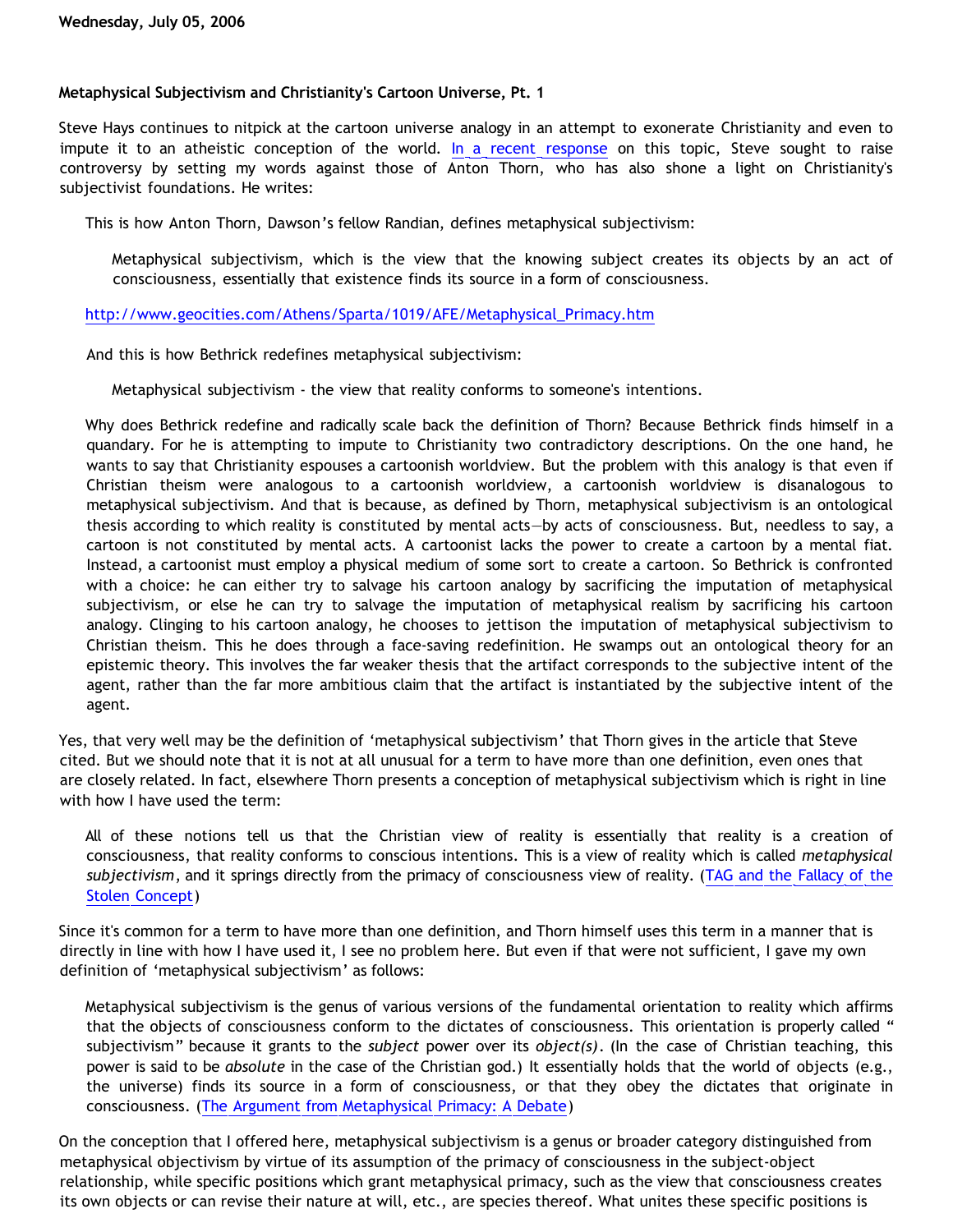their allegiance to the primacy of consciousness – i.e., the primacy of the subject over the object. There's no "radical scaling back," no "backing away," no "shell game" or other synonym for "face-saving" retreat going on here at all as Steve has alleged. As I pointed out before, Steve is simply broadcasting the fact that he has ventured into an area of is own ignorance. There's nothing wrong with being ignorant per se, but Steve is trying to speak as if he had familiarity where in fact it is painfully obvious he does not. This explains why he frequently finds himself confused.

The two definitions which are confusing Steve are the following:

"the view that the knowing subject creates its objects by an act of consciousness, essentially that existence finds its source in a form of consciousness."

"the view that reality conforms to someone's intentions"

It should be obvious to anyone who gives this some careful thought, that the common denominator to both of these definitions is the primacy of the subject metaphysics, a fundamental platform which characterizes worldviews such as Christianity. My statement above, that "metaphysical subjectivism is the genus of various versions of the fundamental orientation to reality which affirms that the objects of consciousness conform to the dictates of consciousness," adequately applies to both statements. Both grant primacy to the subject in the subject-object relationship (subjectivism), and both pertain to the metaphysical relationship between subject and object, where the object either has its origin in consciousness, or is at any rate obedient to the dictates of consciousness. Thus, whether the view in question holds that an object first needs to be created by a super consciousness that one imagines in order to be controlled by it, or that the object already exists but can in any event be controlled by such a consciousness, the term metaphysical subjectivism still applies since both views back out to the primacy of consciousness, which is the essential fundamental of subjectivism. A subject which creates its objects is typically thought to have the power to conform those objects to its intentions. That is the power that Christianity claims on behalf of its god. Quite a fantasy, I must say.

Steve says that "a cartoonish worldview is disanalogous to metaphysical subjectivism." However, I don't think I ever said that the cartoon universe premise is *analogous* to metaphysical subjectivism. Rather, I hold that the cartoon universe premise is an *expression* of metaphysical subjectivism. That is, the view that the universe and its objects owe their existence, nature, form, shape, activity and relationship to other objects to the dictates of a personal will, clearly assumes the primacy of the subject in the subject-object relationship. That Christianity asserts that the universe was created by a conscious agent through an act of its will, only confirms that Christianity grants metaphysical primacy to the will of that conscious entity over any object it is said to have created. The affirmation of such a view is a sufficient condition to suspect that the cartoon universe premise may be in operation, for a universe so created may also be thought to be *under its control*, just as the fictional realm of a cartoon is under the control of the cartoonist who creates it. In the case of Christianity, both conditions exist: it teaches that the Christian god created the universe by an act of will, and it teaches that this god "controls whatsoever comes to pass" within it by will. Does not the Christian god *determine* what exists and happens in the universe it allegedly created? Does not the cartoonist similarly *determine* what appears and happens in the fake realm of his cartoon? Are cartoons not creations? Does not Christianity affirm that the universe is a creation?

Steve's contention against the cartoon universe analogy trades on an equivocation at this point. He says that "a cartoon is not constituted by mental acts." But this of course depends on what specifically we mean by 'cartoon' here. If, on one hand, by 'cartoon' we mean the physical materials that the cartoonist uses to create the images he imagines, then of course, it's already been agreed that the cartoonist did not wish these into existence. And at no point does the cartoon universe analogy claim or require that they were. But if, on the other hand, by 'cartoon' we mean the fictional realm which the cartoonist conceives and puts into graphic form which others can perceive, then obviously the cartoonist's own will and imagination ("forms of consciousness") play a determinative role here: what exists and happens in that created realm is determined by the cartoonist. Indeed, contrary to what Steve has stated, the things compared in an analogy need not be *identical*, and the fact that cartoonists do not wish the materials they use to create cartoons into existence in no way cancels out the similarities between the fictional realm of a cartoon and the universe as Christianity characterizes it, the very similarities which the analogy exposes.

A cartoon in this sense – i.e., the fictitious world which a cartoonist creates - is analogous to the universe as Christianity characterizes it in two aspects:

**One:** the fictional realm of a cartoon (corresponding to Christianity's created universe) is a creation of the cartoonist's imagination (a form of consciousness): he *conceives* the setting (it could be in a factory, in a desert, in outer space, etc. – it's his choice) and the participants (they could look like humans, they could be walking and talking animals, aliens, etc. – it's his choice).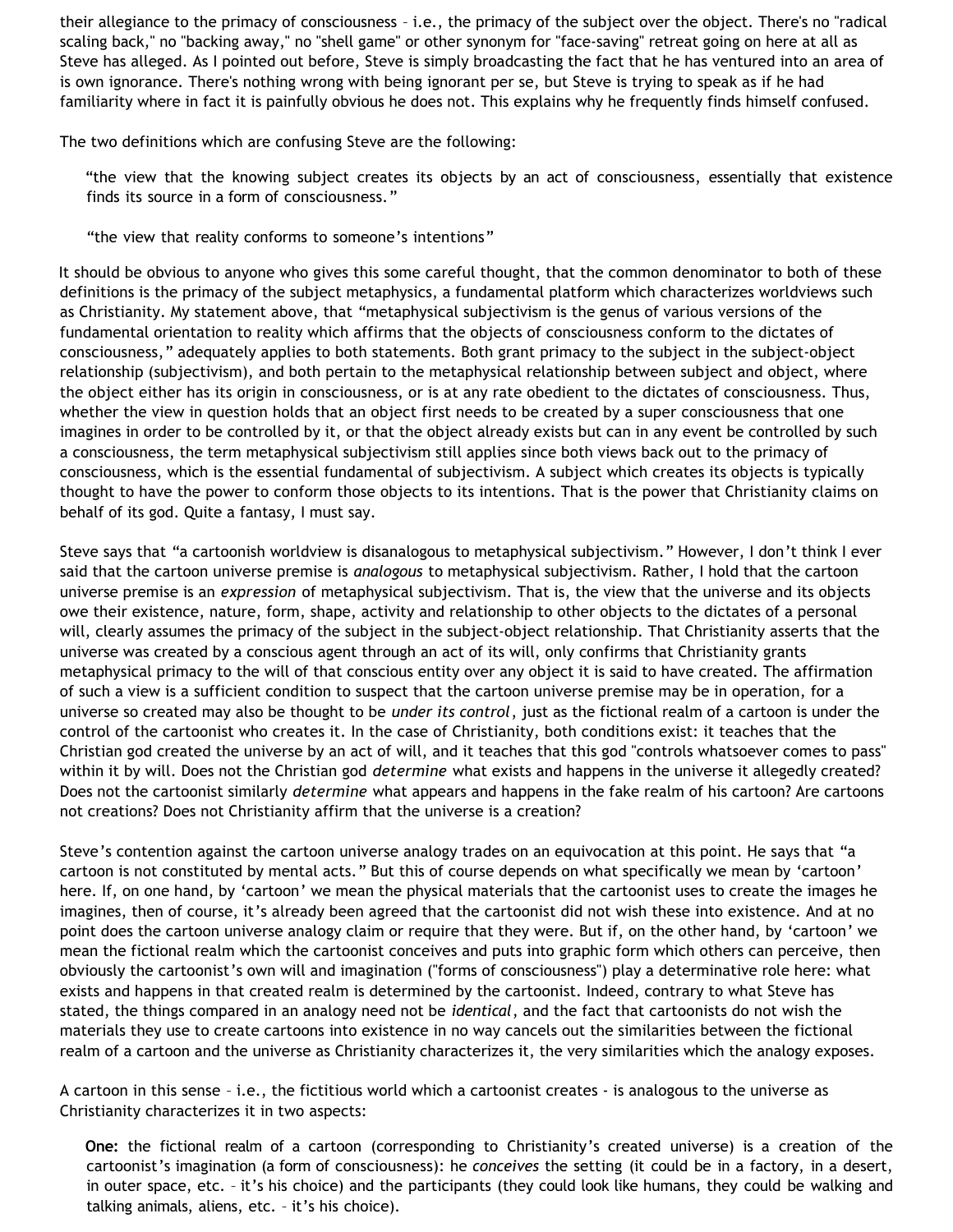**Two:** the images which make up the fictional realm of the cartoon (corresponding to the objects which exist in Christianity's created universe) *behave* just as the cartoonist wants them to behave. Like a master puppeteer able to *control* many puppets at once, the cartoonist can have his characters do whatever he wants them to do as he moves his story according to his plan. They can walk through walls, leap over tall buildings, bend railroad tracks in their bare hands, walk on water, defy gravity, produce large objects (such as automobiles or school busses) from trouser pockets, etc. – it's his choice.

Notice the following similarities:

Just as the cartoonist chooses to create the fictional realm of his cartoon, so the Christian god is said to have chosen to create the universe. The fictional realm of the cartoon is there because of someone's *choosing*, and the universe is said to be here because of the Christian god's *choosing*. In both cases, personal volition got everything started.

Just as the cartoonist chooses what images will appear in the fictional realm he creates in his cartoon, the Christian god is said to have chosen which objects will exist in the universe it creates. In both cases, the content of the created realm follows as a result of the choices of the agent doing the creating.

Just as the cartoonist chooses which events will take place in the fictional realm of the cartoon he creates, the Christian god chooses which events will take place in the universe. In both cases, the events and the sequence in which they unfold follow as a result of the agent doing the choosing.

Just as the cartoonist "controls whatsoever comes to pass" in the fictional realm of his cartoons, the Christian god "controls whatsoever comes to pass" in the universe it allegedly created. In both cases, everything that exists and happens is under the guiding control of the agent doing the choosing.

The *similarities* between the fictional realm of a cartoon and the universe as Christianity characterizes it, are striking. And since an analogy is a "resemblance in some particulars between things otherwise unlike: SIMILARITY" ( [Merriam-Webster](http://www.m-w.com/dictionary/analogy)), we have unmistakably an analogy which connects at several levels. At each level the analogy highlights the similarities between the fictional realm of a cartoon on the one hand, and the universe as Christianity characterizes it on the other, in terms of their being sourced in a form of consciousness which authors the nature of their respective content and "controls whatsoever comes to pass" in their respective realms. Consequently, the dilemma that Steve says I face in defending the cartoon universe analogy, is merely a figment of his imagination, and the fact that he affirms what he has imagined as reality simply confirms his allegiance to a cartoonish conception of the universe. The only real difference is that the Christian typically recognizes that the fictional realm of a cartoon is in fact fictional, while failing to acknowledge that his worldview is also built on a fiction.

Now the Christian may object, saying that metaphysical subjectivism does not apply to Christianity because the objects of *his* consciousness do not obey *his own* wishes. I have seen Christians attempt to raise so weak an objection before. And of course, it is true that the objects they perceive do not obey his wishes. But on the Christian view, this is only the case because the Christian god has wished it to be, for on the Christian view "God controls whatsoever comes to pass." So in the end, what is, is what the supreme being *wants* it to be, according to Christianity. Why? Because on the Christian worldview, the universe is analogous to a cartoon: its contents do whatever the master determiner wants them to do.

So on both counts, Christianity clearly and unashamedly endorses metaphysical subjectivism. It holds that the universe finds its source in a personal will, and it holds that the objects in the universe conform to what that personal will desires. The things that exist in the universe exist because someone *wanted* them to exist; they have the nature that they have only because that someone *wanted* them to have the nature they have; and they act in the way they act only because that someone *wanted* them to act the way they act.

Out of all human artifacts, a cartoon comes closest to modeling such a bizarre view of reality, far closer than the clay that a potter molds in his hands. The objects that appear in the cartoon appear only because the cartoonist *wants* them to appear there. The objects in the cartoon have the form and characteristics they have only because the cartoonist *wanted* them to have the form and characteristics they have. And the objects in the cartoon act the way they do only because the cartoonist *wanted* them to act the way they do. Where the Christian worldview affirms the *primacy of wanting* as the primary determinant in the universe as a truth, a cartoon graphically models the *primacy of wanting* as the primary determinant as a spectacle of entertainment.

If 'metaphysical subjectivism' is to be reserved exclusively to "the view that the knowing subject creates its objects